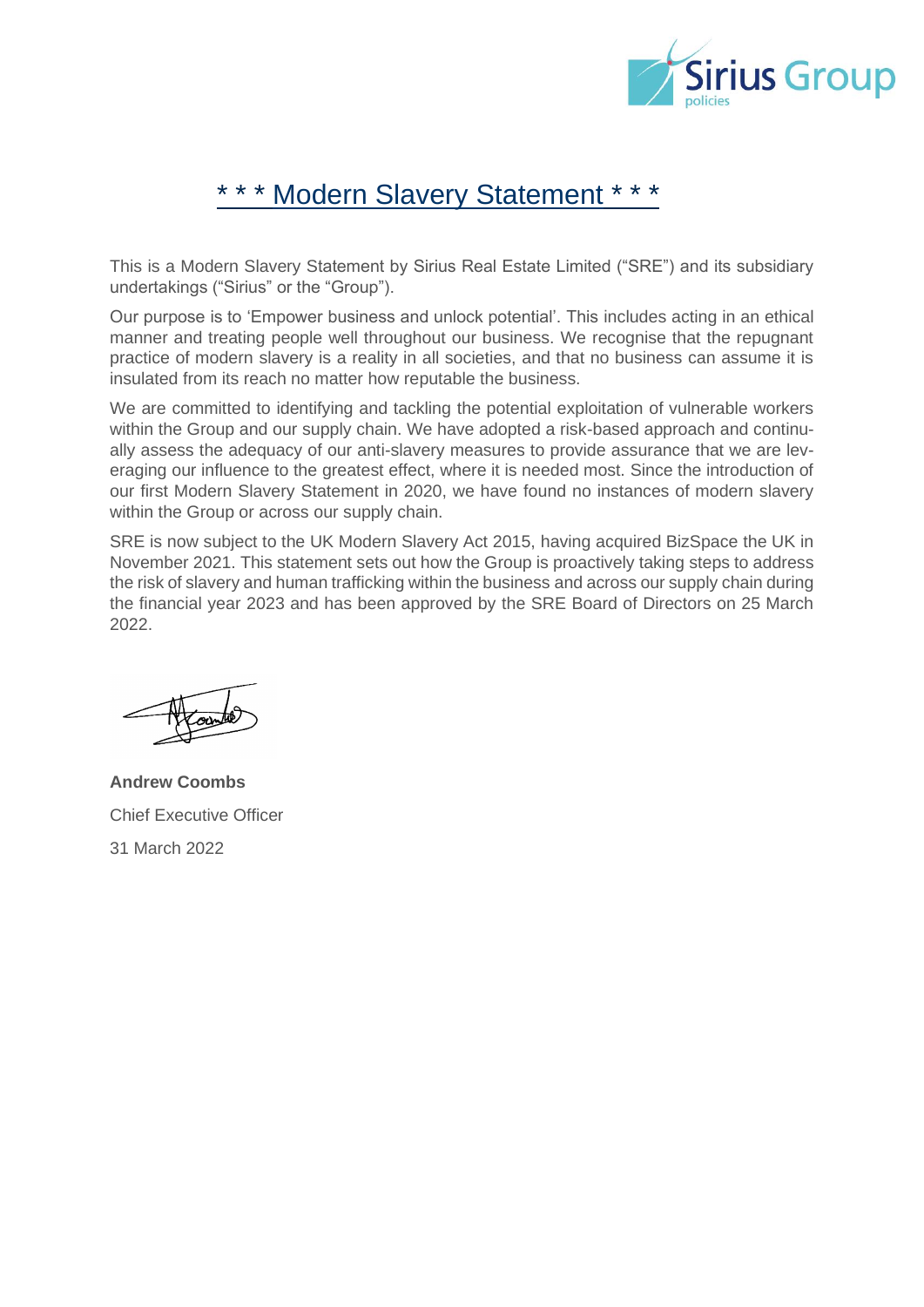

## **About Sirius**

Sirius is the leading operator of branded business parks providing flexible workspace to the German and the SME market.

SRE is incorporated in Guernsey. The Group's business is conducted predominantly in Germany and partly in the UK, while certain management and administrative activities take place in other European countries.

Our supply chain and the associated modern slavery risk is described below. While we assess this risk on the basis of the complete supply chain from raw materials to delivery, our programme focuses on first-tier suppliers of products and services to the Group.

| <b>Products and Services Received</b>                           | <b>Location</b>                      | <b>Risk</b> |
|-----------------------------------------------------------------|--------------------------------------|-------------|
| Architectural design and related<br>project management services | Germany, UK                          | Low         |
| <b>Building refurbishment services</b><br>and materials         | Germany, UK                          | Medium      |
| Building maintenance and facilities<br>management services      | Germany, UK                          | Low         |
| Office equipment and consuma-<br>bles                           | Germany, UK and The Nether-<br>lands | Medium      |
| Short-term office space                                         | Germany, UK and The Nether-<br>lands | Low         |
| Catering and cleaning services                                  | Germany, UK                          | Medium      |
| Utilities (direct supply only)                                  | Germany                              | Low         |

We also outsource certain administrative functions and receive professional advisory services in several countries. We consider all these suppliers to be low risk.

## **Application**

This declaration applies to all members of the Sirius Group, including all Dutch, UK, Cypriot and German subsidiaries, in particular: Sirius Real Estate Ltd, Sirius Facilities GmbH, Biz-Space Ltd, BizSpace II Ltd, M25 Business Centres Ltd, Curris Facilities & Utilities Management GmbH, LB2 Catering and Services GmbH, DDS Conferencing and Catering GmbH and SFG Nova Construction and Services GmbH. This declaration also applies to all individuals working for or on behalf of the Sirius Group at all levels, i.e. directors, employees, contractors, volunteers, seconded staff, agents and intermediaries.

## **Risk-based approach**

There are two main sources of risk to our business which we seek to address through this Modern Slavery Statement:

Registered office: PO Box 100, Trafalgar Court, 2nd Floor, East Wing, Admiral Park, St Peter Port, Guernsey Telephone number: +44 1481 746024 Registered number: 46442



Discover more online: sirius-real-estate.com **Sirius Real Estate** & @SiriusRE

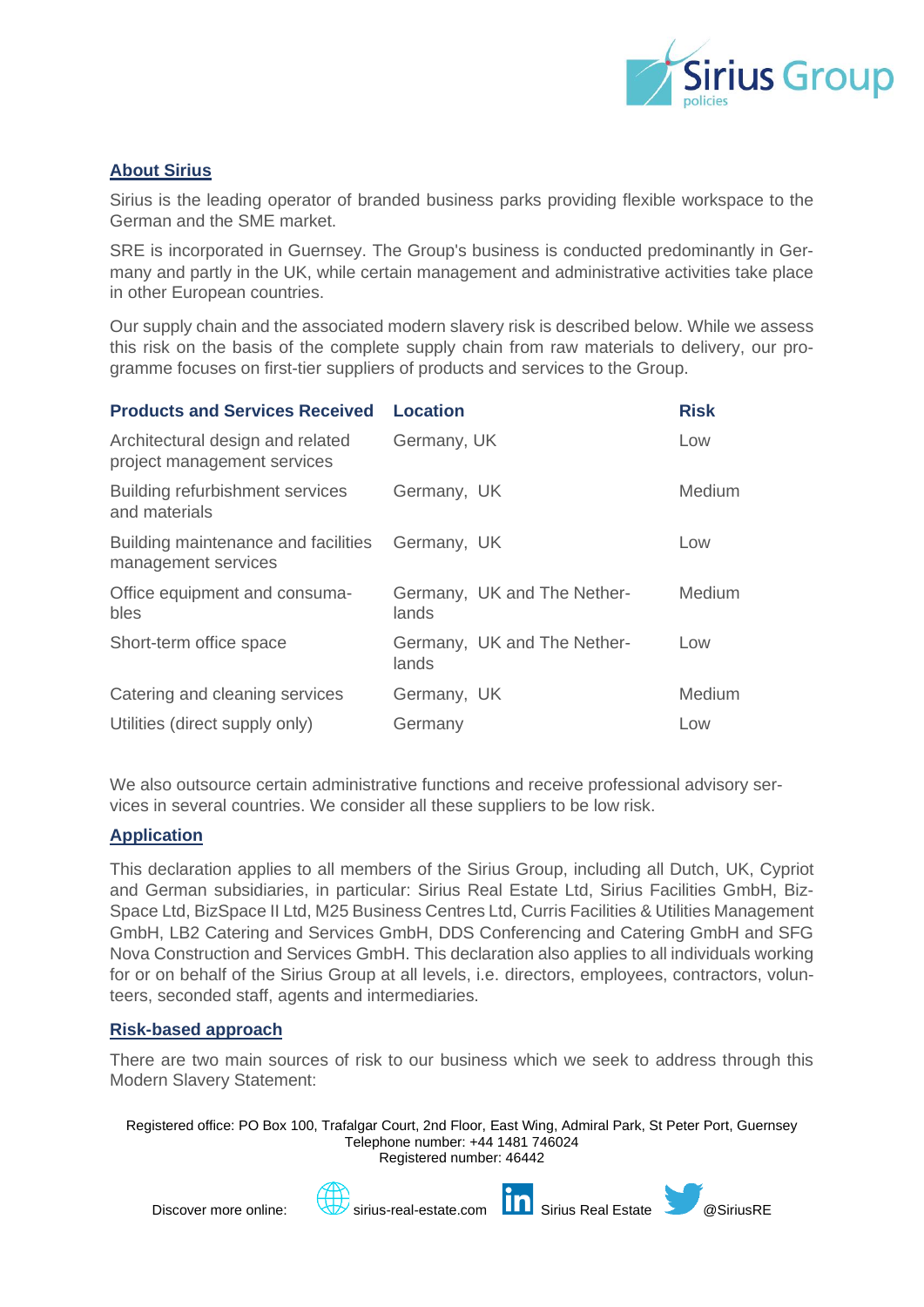

**The supply of products or materials** – products or materials which have been produced overseas wholly or in part using bonded or forced labour. Where a risk to our business exists, we consider it is most likely to arise from the supply of specific building materials made in particular high-risk countries. We use reputable sources of information to help guide our risk assessments relating to these products and materials, such as Verité and the Global Slavery Index.

**The supply of labour** - services supplied in-country using slave or trafficked labour. We consider the sectors which carry a medium risk or higher are characterised by the following risk factors within the context of our business:

| <b>Risk Factor</b>                                 | <b>Examples</b>                                                                                                                                                                 |
|----------------------------------------------------|---------------------------------------------------------------------------------------------------------------------------------------------------------------------------------|
| Vulnerable people groups                           | Refugees.<br>Low skilled/education workers.<br>Workers with disabilities.<br>Younger workers.<br>Workers from institutionalised backgrounds.<br>Homeless workers.               |
| Business models which use<br>higher-risk practices | Migrant labour.<br>Short-term labour, including the gig economy.<br>Excessive overtime.<br>Workers paid in cash.<br>Workers dependent for personal needs such as accommodation. |
| Higher risk geographies                            | Workers from Eastern Europe, the Far East and Africa.                                                                                                                           |

Based on these risk factors, we consider the sectors which may carry a risk to our business are most likely to be connected with building construction, catering and cleaning.

## **How we are dealing with risk**

#### *Code of Conduct*

We have updated the Group's Code of Conduct which is an integral part of the employment contracts of all of our employees, so that Sirius's Modern Slavery policies and procedures bind all employees, breach of which leads to disciplinary action. We also have in place a whistleblowing policy to ensure that an employee who reports concerns about modern slavery will not be discriminated against or victimised. There have been no reports received to date.

Sirius has in place recruitment and selection policies and procedures embedded across the business to eliminate the possibility of Modern Slavery taking place against any individual employee. In addition, Sirius's pay policies ensure that all employees are paid fairly and that pay is set at a higher level than the applicable statutory minimum payable.

Registered office: PO Box 100, Trafalgar Court, 2nd Floor, East Wing, Admiral Park, St Peter Port, Guernsey Telephone number: +44 1481 746024 Registered number: 46442





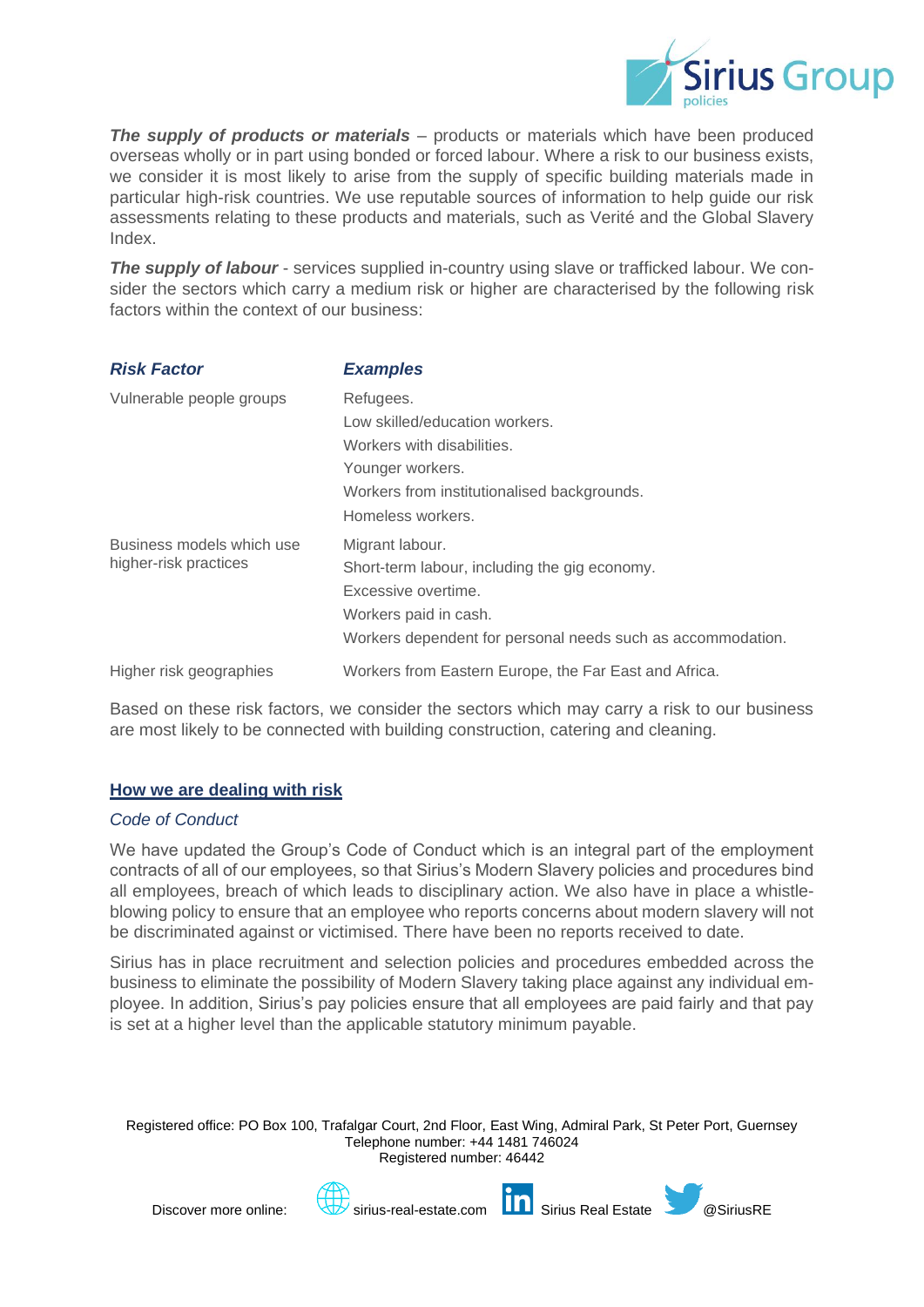

## *Awareness and training*

We share this Modern Slavery Statement with our staff, agents and key suppliers once a year. Those staff and agents who are more involved in procurement and contract monitoring receive modern slavery training every two years. In addition, all new starters receive training on modern slavery.

During the Covid-19 pandemic our training takes place remotely via videoconference. The modules cover the relevant legal situation, including criminal law provisions, using various example cases from practice, as well as the internal process for appropriately dealing with potential violations and the consequences thereof. Training is provided in German, although English is also available.

In the spirit of wider awareness and education, we seek to engage in collaborative relationships with our suppliers, where mutual concerns over modern slavery are openly discussed and, where necessary, addressed constructively.

#### *Due diligence*

Sirius follows a preventive risk-based approach to avoid bribery or corruption in relation to its business relationships with vendors, suppliers, consultants, service providers, contractors, subcontractors, etc. (hereinafter "Business Partners"). Sirius follows a preventive risk-based approach. This means that, depending on the classification as low, medium or high risk (risk assessment) with regard to the possibility of a bribery or corruption offence being realised, due diligence is exercised in accordance with the respective risk, which ensures that the entire business relationship with the Business Partner complies with applicable law.

As part of our risk assessment, we identify factors associated with the business partner that may create, increase or reduce risk. The basis of our risk assessment can be the personal meeting, the on-site visit, the obtaining of information from specialised databases about the Business Partner and its principals, and the commissioning of experts to perform additional due diligence. Further criteria of our risk assessment are, for example, the location of the Business Partner, the type of service and the type and number of subcontractors and their registered offices, as well as the contractual guarantee of integrity and anti-corruption standards.

If the risk assessment reveals an unacceptable risk, a business relationship is not established. The risk assessment does not only concern future Business Partners, but also covers existing business relationships.

The best possible implementation of our risk assessment also includes ensuring that our employees are appropriately trained and sensitised

#### *Terms of Business*

Some of our suppliers are large multinationals where we are expected to contract on their standard terms. In these instances, we still seek to apply our limited influence by promoting this Modern Slavery Statement to them.

For all contracts based on our terms of business, we include standard clauses on anti-slavery and human trafficking. Should we have a particular concern, these clauses include the right to insist on a compliance audit or if we find a violation, the clauses include the right to terminate the contract.

Registered office: PO Box 100, Trafalgar Court, 2nd Floor, East Wing, Admiral Park, St Peter Port, Guernsey Telephone number: +44 1481 746024 Registered number: 46442